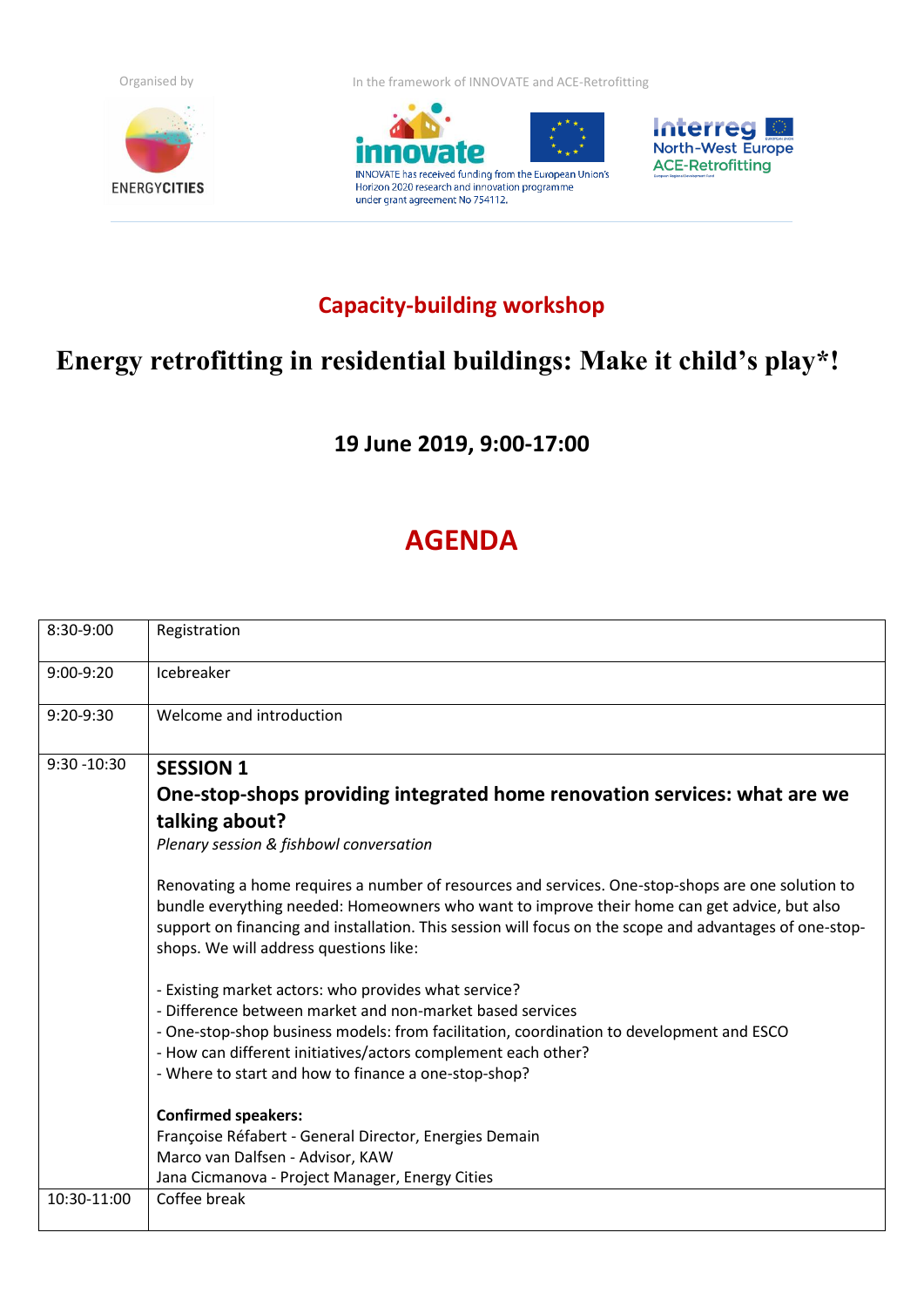

Organised by **In the framework of INNOVATE and ACE-Retrofitting** 





|             | under grant agreement No 754112.                                                                                                                                                                                                                                                                                                                                                                                                                                                                                                                                                                                                                                                                                                                                                                         |                                                                                                                                                                                                                                                                                                                                                                                                                                                                                                     |  |  |
|-------------|----------------------------------------------------------------------------------------------------------------------------------------------------------------------------------------------------------------------------------------------------------------------------------------------------------------------------------------------------------------------------------------------------------------------------------------------------------------------------------------------------------------------------------------------------------------------------------------------------------------------------------------------------------------------------------------------------------------------------------------------------------------------------------------------------------|-----------------------------------------------------------------------------------------------------------------------------------------------------------------------------------------------------------------------------------------------------------------------------------------------------------------------------------------------------------------------------------------------------------------------------------------------------------------------------------------------------|--|--|
| 11:00-13:00 | <b>SESSION 2</b>                                                                                                                                                                                                                                                                                                                                                                                                                                                                                                                                                                                                                                                                                                                                                                                         |                                                                                                                                                                                                                                                                                                                                                                                                                                                                                                     |  |  |
|             | Methods & strategies for making energy renovation programmes an easy task                                                                                                                                                                                                                                                                                                                                                                                                                                                                                                                                                                                                                                                                                                                                |                                                                                                                                                                                                                                                                                                                                                                                                                                                                                                     |  |  |
|             | A full service package for homeowners:<br>Setting up a one-stop-shop providing integrated<br>home renovation services                                                                                                                                                                                                                                                                                                                                                                                                                                                                                                                                                                                                                                                                                    | The renovation challenge in condominiums:<br>Motivating and engaging co-owners from the idea<br>to the realisation                                                                                                                                                                                                                                                                                                                                                                                  |  |  |
|             | The session will allow newcomers from cities,<br>regions, cooperatives or private companies to<br>take the first steps. The discussions will address<br>the following questions:                                                                                                                                                                                                                                                                                                                                                                                                                                                                                                                                                                                                                         | The session will allow anybody wishing to boost<br>energy efficiency in condominiums to tackle the<br>challenge. In this session we will present a series of<br>tools to help your energy retrofit project run<br>smoothly.                                                                                                                                                                                                                                                                         |  |  |
|             | -How to choose the right business model?<br>-How to design a business plan?<br>-How to finance the one-stop-shop?<br>-How to structure the customer journey?<br>-How do homeowners finance the renovation<br>works?<br>-Partnerships with banks? Other solutions?                                                                                                                                                                                                                                                                                                                                                                                                                                                                                                                                        | The ACE-retrofitting "Step by step toolkit" is<br>addressed to co-owners of condominiums. It helps<br>overcome the common hurdles: it connects those<br>on the demand side (co-owners, condominium<br>manager, in-house project team and retrofitting<br>coach) with building professionals. We will lead you<br>through the 3 major steps of the toolkit: from the<br>first assessment of required resources and a<br>retrofitting roadmap to the specific project<br>management on a daily basis. |  |  |
| 12:30-13:30 | Lunch                                                                                                                                                                                                                                                                                                                                                                                                                                                                                                                                                                                                                                                                                                                                                                                                    |                                                                                                                                                                                                                                                                                                                                                                                                                                                                                                     |  |  |
| 13:30-14:30 | <b>SESSION 3</b><br>Lab sessions: Problem-solving around participants' challenges<br>Collaborative work around challenges brought up by participants                                                                                                                                                                                                                                                                                                                                                                                                                                                                                                                                                                                                                                                     |                                                                                                                                                                                                                                                                                                                                                                                                                                                                                                     |  |  |
| 14:30-15:00 | Coffee break                                                                                                                                                                                                                                                                                                                                                                                                                                                                                                                                                                                                                                                                                                                                                                                             |                                                                                                                                                                                                                                                                                                                                                                                                                                                                                                     |  |  |
| 15:00-16:30 | <b>SESSION 4</b><br>Market place: Pick your topic and learn about tools and best practices from our<br>experts<br><b>1</b> Motivating and engaging homeowners and co-owners<br>Communication, marketing, engagement, psychological & social aspects, development of tailor made<br>products, training, awareness raising<br>With best practices from: Sharing Cities (Milano), CoachCopro (APC), Frederikshavn, Grand Est -<br>Octave, City of Rotterdam, KAW-Reimarkt<br><sup>2</sup> Developing an energy renovation and financial plan for homeowners. Finding financing for the<br>energy renovation works<br>With best practices from: Master Plan Antwerp, Ile-de-France Energie, Bordeaux Métropole, City of<br>Assen service cost model, Brussels green loan, PadovaFIT ESCO financing, EUROPACE |                                                                                                                                                                                                                                                                                                                                                                                                                                                                                                     |  |  |